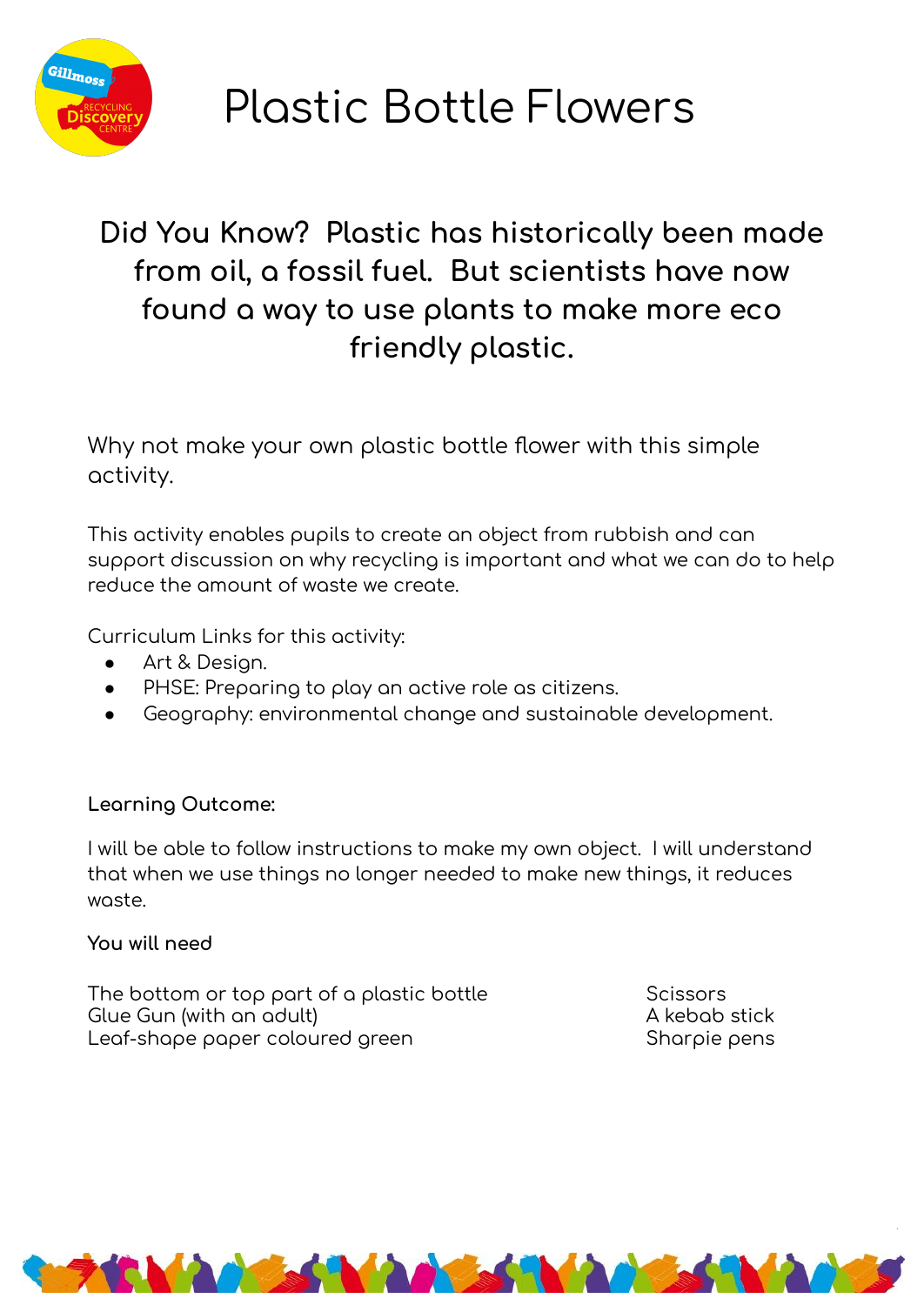

# Plastic Bottle Flowers

### Instructions

1. Carefully cut the top or bottom of your bottle off.



2. To make the petals, cut 5 equally spaced lines towards the bottle top/ towards the base of the bottle.



3. Make curved edges between each vertical cut that was made in step 2 and pull the petals back toward the bottle cap/ bottle base**.**

**DESSENTA** 



**The Second Second** 

2